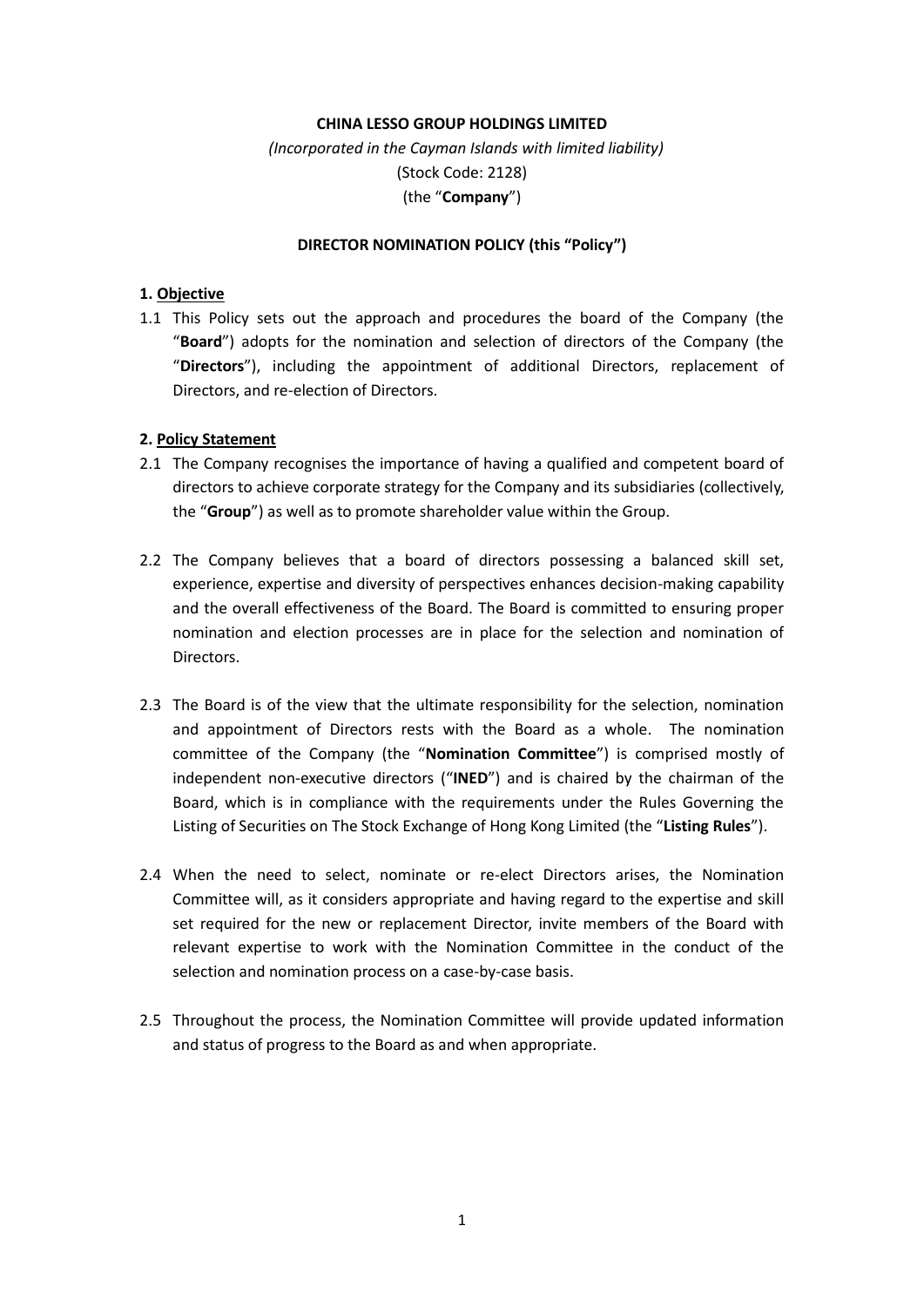### **3. Selection Criteria**

- 3.1 In the determination of the suitability of a candidate, the Nomination Committee shall consider the potential contribution such candidate can bring to the Board in terms of his or her qualifications, skills, experience, independence, age, culture, ethnicity and gender diversity etc. The Nomination Committee shall consider the following selection criteria and such other factors that it may consider appropriate for a position on the Board:
- (a) *Attributes Complementary to the Board:* The candidate should possess attributes that complement and expand the skill set, experience and expertise of the Board as a whole, having regard to the current structure, size, diversify profile and skills matrix of the Board and the needs of the Board.
- (b) *Business Experience & Board Expertise and Skills:* The candidate should have the ability to exercise sound business judgment and also possess proven achievement and experience in directorship including effective oversight of and guidance to the management.
- (c) *Availability:* The candidate should have sufficient time for the proper discharge of the duties of a Director, including devoting adequate time for the preparation and participation in meetings, training and other associated activities relevant to the Group.
- (d) *Motivation:* The candidate should be self-motivated and have a strong interest in the Company's businesses.
- (e) *Integrity:* The candidate should be a person of integrity, honesty, good repute and high professional standing.
- (f) *Independence:* The INED candidate must satisfy the independence requirements under the Listing Rules. The INED candidate shall be independent in character and judgement and be able to represent and act in the interest of all shareholders of the Company.
- (g) *Diversity in all aspects:* Diversity should be considered including but not limited to gender, age (18 years or above), cultural and educational background, ethnicity, professional experience, skills, knowledge and length of service.

The above criteria are not meant to be exhaustive or decisive. The Board shall take into consideration the benefits of a diversified Board when selecting Board candidates. The Board and/or the Nomination Committee shall take into account the transparency and fairness of the selection process, the Board Diversity Policy, and are encouraged to select from a board range of candidates who are outside of the Board's circle of contacts.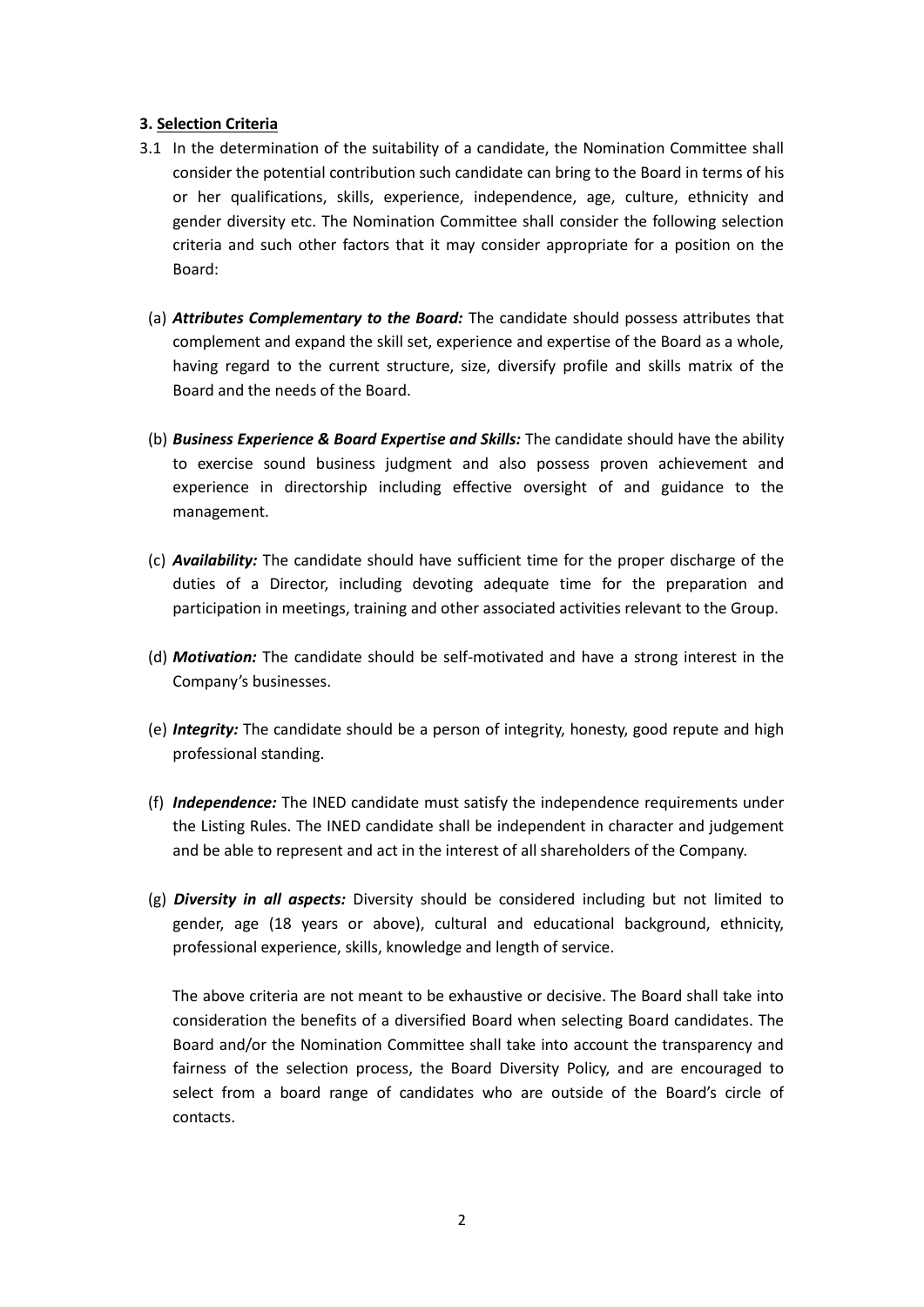# **4. Nomination Procedures**

- 4.1 Appointment of New and Replacement Directors
	- (a) If the Board determines that an additional or replacement Director is required, it will deploy multiple channels for identifying suitable director candidates, including referral from Directors, shareholders, management, advisors of the Company and executive search firms.
- (b) Upon compilation and interview of the list of potential candidates, the Nomination Committee will make recommendation to the Board based on the selection criteria and such other factors that it considers appropriate. The Board has the final authority on determining suitable director candidate for appointment.
- 4.2 Re-election of Directors and Nomination from Shareholders
- (a) Where a retiring Director, being eligible, offers himself for re-election, the Board shall consider and, if consider appropriate, recommend such retiring Director to stand for re-election at a general meeting. A circular containing the requisite information on such retiring Director will be sent to shareholders prior to a general meeting in accordance with the Listing Rules.
- (b) Any shareholder of the Company who wishes to nominate a person to stand for election as a Director at a general meeting must follow the "Procedures for shareholder(s) of the Company proposing a person for election as a director" which is available on the Company's website.

In any event, the Board shall ensure that the nomination, re-election and/or appointment of the Directors shall be conducted in compliance with the Listing Rules, the memorandum and articles of association of the Company and all other applicable laws, rules and regulations.

#### **5. Review and Monitoring**

5.1 The Board will from time to time review this Policy and monitor its implementation to ensure its continued effectiveness and compliance with regulatory requirements and good corporate governance practice.

#### **6. Disclosure and Publication**

- 6.1 This Policy is available on the Company's website for public information.
- 6.2 A summary of this Policy, and the progress on achieving the objectives set in this Policy, will be disclosed in the Corporate Governance Report of the Company.